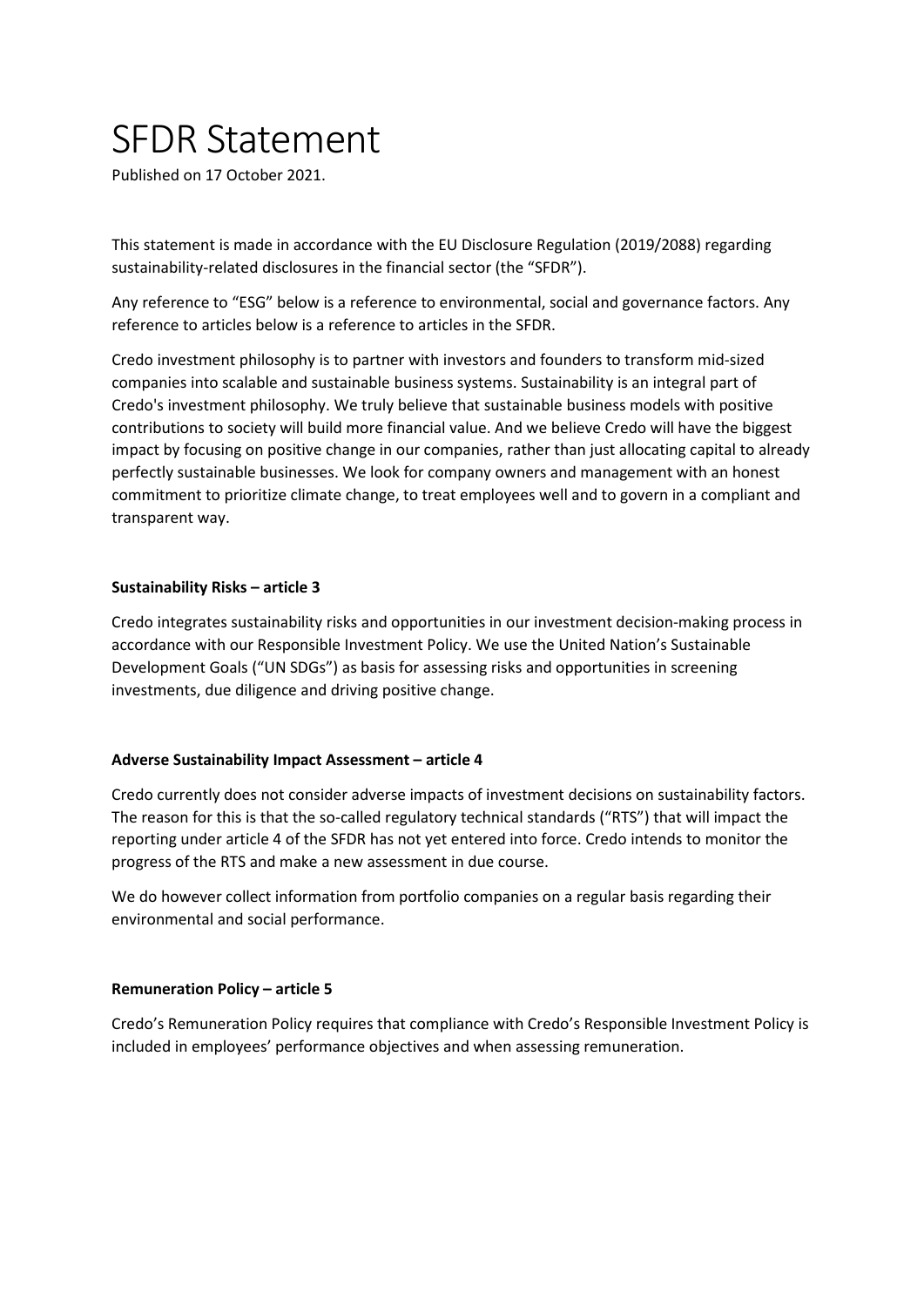# Sustainability-related Disclosures

This statement is made in accordance with articles 8 and 10 of the EU Disclosure Regulation (2019/2088) regarding sustainability-related disclosures in the financial sector (the "SFDR").

Any reference to "ESG" below is a reference to environmental, social and governance factors.

# Credo II Fund

## *Summary*

Credo II promotes, among other characteristics, environmental and social characteristics in accordance with article 8 of the SFDR.

The fund follows Credo's investment strategy of transforming mid-sized companies into scalable and sustainable business systems, with a particular focus on positive impact on UN SDGs. In addition, Credo's applies a model for good governance which is an essential component in the portfolio companies' value creation.

## *No sustainable investment objective*

This financial product (Credo II) promotes environmental and social characteristics but does not have sustainable investment as its objective.

## *Environmental or social characteristics of the financial product*

The Credo II fund follows Credo's investment strategy of transforming mid-sized companies into scalable and sustainable business systems, with a particular focus on positive impact on UN SDGs 5, 8, 12 and 13.

The fund's sustainability characteristics are met through:

- Including ESG risks and opportunities in investment screening
- Pre-investment ESG due diligence and assessment of company specific ESG opportunities
- The board of directors in each portfolio company being responsible for implementation of Credo's minimum responsible investment requirements, including:
	- o Compliance with relevant local and international environmental conventions and legislations.
	- o Fair treatment of all employees and contractors including respect for international labor and human rights standards, safe and healthy working conditions, avoidance of discrimination or harassment, responsible labor management and no tolerance for child labor.
	- o Compliance with relevant anti-corruption laws and regulations.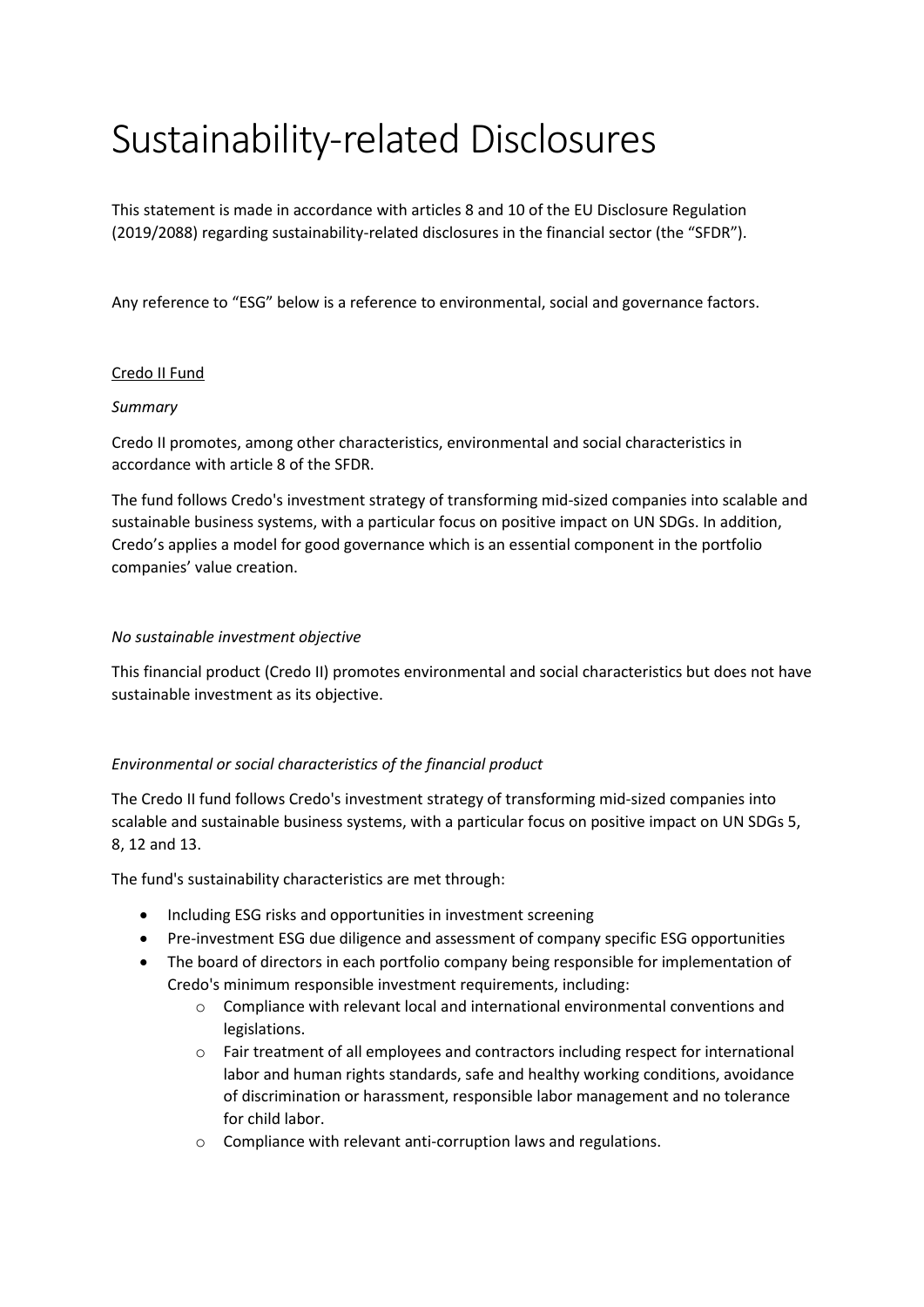- $\circ$  High standards of business ethics and work against corruption in all its forms, including extortion and bribery.
- o Compliance with applicable antitrust and competition laws.
- o Each portfolio company shall commit to contributing substantially to at least two UN SDGs.
- o At least annual reporting to investors on ESG progress

#### *Investment strategy*

Credo intends to contribute the global sustainability agenda by making a positive impact on each company we invest in, rather than just allocating capital to already sustainable businesses. Our core beliefs with regard to sustainability are:

- Profitable and growing companies play a key role in creating a sustainable future.
- We can create competitiveness and financial value by making better use of resources, and therefore focus on the following four of UN SDGs;
	- Energy, i.e. stop climate change (SDG 13)
	- Raw material, i.e. responsible consumption and production (SDG 12)
	- People, equality and diversity as well as sustainable economic growth (SDG 5 and 8)
- Focusing on a limited number of specific sustainability goals in each portfolio company will have the biggest impact on the overall sustainability agenda.

Our key ESG strategy summarized:

- Create tangible, significant, positive change in every company
- Focus on select few goals with substantial impact potential
- Leverage positive impact to drive financial returns
- 4 Prioritized sustainable development goals (SDGs 5, 8, 12 and 13)

Credo's model for good governance is an essential component in the portfolio companies' value creation. The board of directors of each portfolio company is responsible for defining and implementing strategies and policies, also in respect of ESG matters. Its role thus includes establishing sound environmental and social standards that correspond with the minimum ESG requirements set by Credo. Credo supports the board of directors by providing guidance and tools. While there may be a conflict between short-term profitability and compliance with this policy, Credo believes there is a strong correlation between long term profitability and socially and environmentally responsible business practices. In addition, Credo has integrated reporting on ESG and sustainability goals into the overall portfolio reporting.

## *Proportion of investments*

The intention is that most of the investments will be aligned against one or more of the environmental and/or social characteristics mentioned above. The investment policy does not include a minimum proportion.

## *Monitoring of environmental or social characteristics*

The environmental and social characteristics are measured through a set of predefined KPIs for our portfolio companies. We collect data on an annual basis from our portfolio companies based on questionnaires that are sent out to the portfolio companies. The data is compiled in an annual report